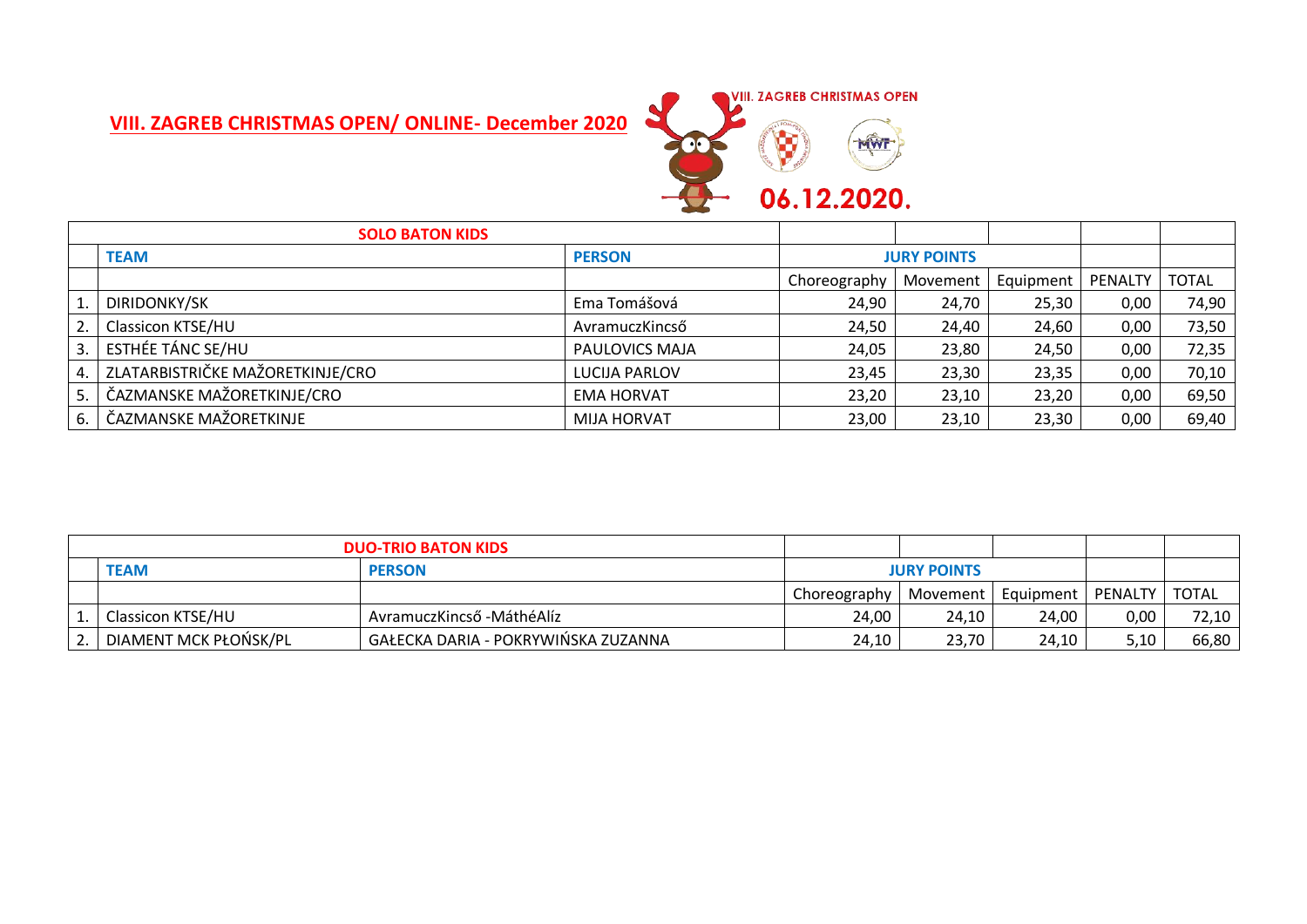|     | <b>SOLO BATON CADETS</b>                 |                      |                    |          |           |         |              |
|-----|------------------------------------------|----------------------|--------------------|----------|-----------|---------|--------------|
|     | <b>TEAM</b>                              | <b>PERSON</b>        | <b>JURY POINTS</b> |          |           |         |              |
|     |                                          |                      | Choreography       | Movement | Equipment | PENALTY | <b>TOTAL</b> |
| 1.  | MIRAŽ/PL                                 | Aleksandra Łożyńska  | 26,10              | 26,35    | 26,50     | 0,00    | 78,95        |
| 2.  | CieszyńskieGwiazdeczki/PL                | MAJA WYSOCKA         | 25,60              | 25,80    | 26,30     | 0,00    | 77,70        |
| 3.  | DIRIDONKY/SK                             | Kristína Korýtková   | 25,00              | 25,45    | 26,20     | 0,00    | 76,65        |
| 4.  | MiskolciMazsorettEgyüttes-Premier AMI/HU | FédraFarkas          | 24,70              | 24,95    | 26,10     | 0,00    | 75,75        |
| 5.  | Classicon KTSE/HU                        | FülöpSzonja          | 24,70              | 25,00    | 25,70     | 0,00    | 75,40        |
| 6.  | VELIKOGORIČKE MAŽORETKINJE/CRO           | Dorotea Hrenković    | 24,75              | 25,05    | 25,40     | 0,00    | 75,20        |
| 7.  | MiskolciMazsorettEgyüttes-Premier AMI/HU | Natália Nagy         | 24,70              | 24,60    | 25,50     | 0,00    | 74,80        |
| 8.  | CARDINAL/KZ                              | RubtsovaAnjelina     | 24,70              | 24,15    | 25,80     | 0,00    | 74,65        |
| 9.  | MiskolciMazsorettEgyüttes-Premier AMI/HU | MercédeszÁgoston     | 24,50              | 24,60    | 25,30     | 0,00    | 74,40        |
| 10. | Classicon KTSE/HU                        | Panyor Dóra          | 24,15              | 24,70    | 25,05     | 0,00    | 73,90        |
| 11. | CARDINAL/KZ                              | Nazarova Milana      | 24,10              | 24,30    | 25,20     | 0,00    | 73,60        |
| 12. | MAŽORETKINJE GRADA VODICA/CRO            | Marija Zurak         | 24,30              | 24,20    | 25,15     | 0,10    | 73,55        |
| 13. | URSHINE MAŽORETE/SLO                     | AljaFartek           | 23,50              | 24,05    | 24,70     | 0,00    | 72,25        |
| 14. | URSHINE MAŽORETE/SLO                     | Mia Elena Tovilović  | 23,70              | 23,80    | 24,30     | 0,00    | 71,80        |
| 15. | UKS DANCE STAR/PL                        | EwelinaWoszek        | 23,70              | 23,80    | 24,20     | 0,10    | 71,60        |
| 16. | MAŽORETKINJE GRADA VODICA/CRO            | MATEA JURIČEV        | 23,30              | 24,00    | 24,30     | 0,10    | 71,50        |
| 16. | CieszyńskieGwiazdeczki/PL                | OLA BRODA            | 25,20              | 25,50    | 25,80     | 5,00    | 71,50        |
| 18. | UKS DANCE STAR/PL                        | Julia Grych-Janeczek | 24,35              | 24,55    | 24,60     | 5,00    | 68,50        |

| <b>DUO-TRIO BATON CADETS</b> |                                         |                    |                                |       |      |              |
|------------------------------|-----------------------------------------|--------------------|--------------------------------|-------|------|--------------|
| <b>TEAM</b>                  | <b>PERSON</b>                           | <b>JURY POINTS</b> |                                |       |      |              |
|                              |                                         | Choreography       | Movement   Equipment   PENALTY |       |      | <b>TOTAL</b> |
| MIRAŽ/PL                     | Aleksandra Łożyńska-Julia Wojciechowska | 26,00              | 25,80                          | 26,40 | 0,00 | 78,20        |